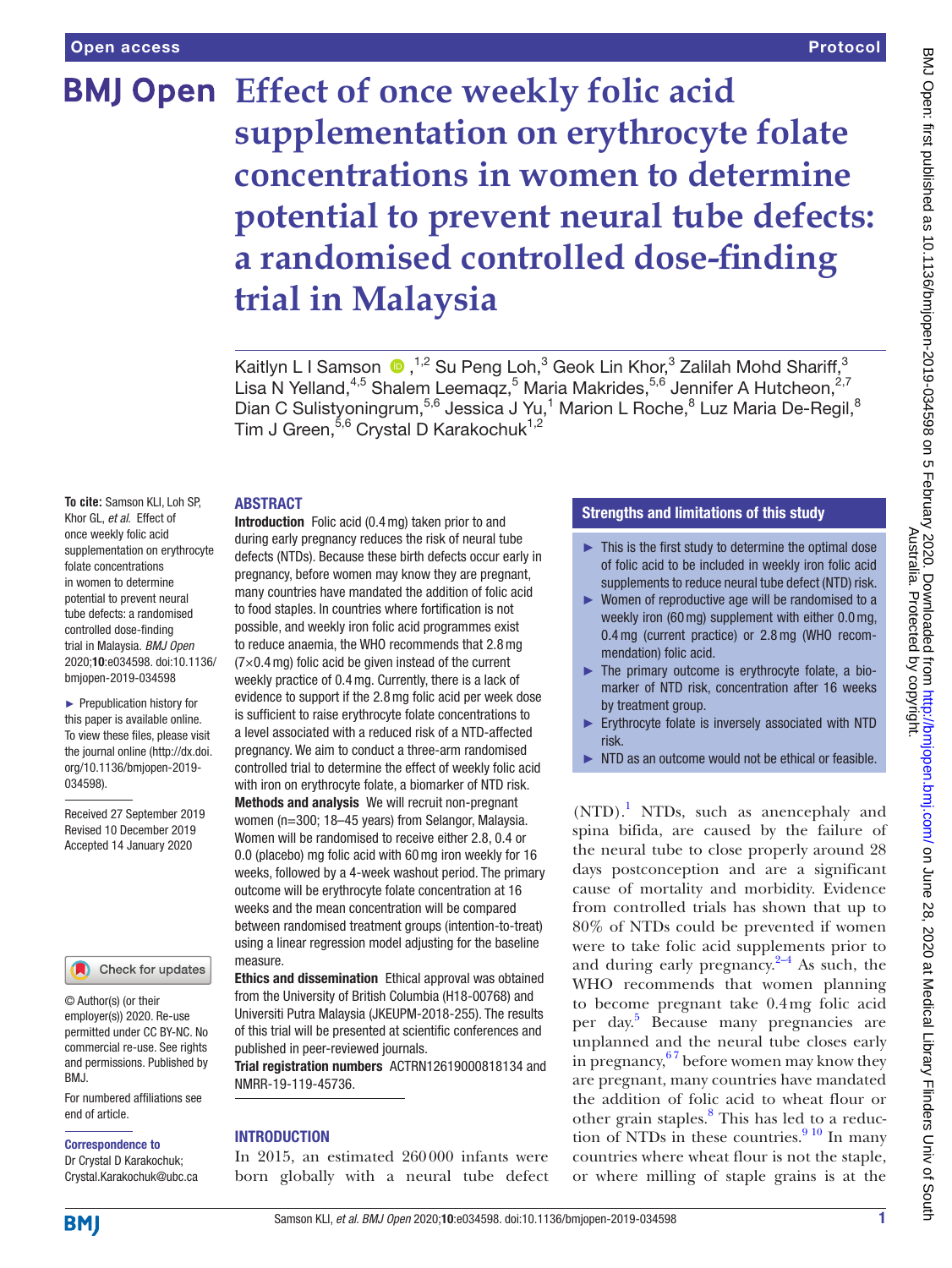village or household level, fortification is difficult.<sup>11</sup> Alternative strategies are needed to deliver folic acid to women of reproductive age.

In countries where the prevalence of anaemia is  $\geq 20\%$ , the WHO recommends blanket intermittent supplementation of all women of reproductive age with weekly iron  $(60 \,\text{mg})$  and folic acid  $(2.8 \,\text{mg})$ . The dose of folic was chosen as it is seven times the 0.4mg daily dose found to be effective in reducing NTDs in controlled trials.<sup>[4](#page-4-7)</sup> However, there is a reluctance to change the dose of folic acid to 2.8mg weekly for non-pregnant women due to the lack of evidence that this higher dose will reduce NTDs. Further, the global prevalence of anaemia due to folate deficiency is low and there have been calls to remove folic acid from these supplements altogether.<sup>[12](#page-4-8)</sup>

Further randomised trials with NTDs as an outcome would be unethical. However, erythrocyte folate in women of reproductive age is accepted as a proxy indicator of NTD risk. In a case control study from Dublin, Ireland, erythrocyte folate measured early in pregnancy was inversely associated with NTD risk, with an erythrocyte folate >906nmol/L considered desirable for maximal prevention. $^{13}$  There are no studies which compare the current effect of weekly 0.4mg folic acid, the dose currently contained in most weekly supplements on the market, with the recommended weekly 2.8mg folic acid on erythrocyte folate concentration in non-pregnant women of reproductive age.

The primary aim of this randomised placebo-controlled trial is to compare the effect of the WHO recommended weekly folic acid dose of 2.8mg versus the current weekly 0.4mg folic acid practice or no folic acid (placebo) on erythrocyte folate concentrations after 16 weeks of treatment. Weekly iron folic acid programmes are often started when women are in secondary school.<sup>14</sup> Women in school have several periods of school break during the year. Thus, we will include a 4-week washout period to determine the effect that a school break would have on erythrocyte folate concentrations. This research is needed by policy makers across the globe and will inform WHO guidelines on the optimal weekly dose of folic acid, if any, needed for NTD prevention.

## Methods and analysis Trial design

This is a three-arm, parallel-group, randomised controlled trial with a 16-week intervention period followed by a 4-week washout period. Participants will attend three clinic visits: baseline (0 weeks), endline (16 weeks) and washout (20 weeks). This trial started in September 2019 and is projected to run until February 2020.

## Location

This study will take place at Universiti Putra Malaysia in Selangor, Malaysia. Malaysia was chosen for the study location as there is significant technical infrastructure in place and the overall prevalence of anaemia in Malaysia

in women of reproductive age is above  $20\%$ ,<sup>15 16</sup> falling within the criteria of the current WHO guideline for intermittent iron folic acid supplementation.<sup>[14](#page-5-1)</sup> Moreover, there is no folic acid fortification programme in Malaysia and folic acid supplement use is not widespread.<sup>17-19</sup>

## Study population

A total of 300 women (18–45 years) from Selangor, Malaysia will be recruited.

## Eligibility criteria

Potential participants will be approached by research staff at Universiti Putra Malaysia.

## Inclusion criteria

Women must meet the following criteria to be enrolled in the study:

- ► Be between the ages of 18 and 45 years.
- Not be pregnant.
- Plan on living, working or studying near Universiti Putra Malaysia for 4 months following enrolment.
- ► Be able to give informed consent.

## Exclusion criteria

Women must not have any of the following criteria to be enrolled in this study:

- ► Are pregnant (self-reported) or planning to become pregnant.
- Taking folic acid containing supplements.
- Participating in another nutritional intervention.
- Taking any medication known to inhibit folate status (methotrexate, certain anticonvulsants or sulphasalazine).

## Study treatments

The supplements will be packaged in bottles containing 30 tablets. Each supplement will contain 60mg of elemental iron as ferrous fumarate and either 0.0mg, 0.4mg or 2.8mg of folic acid to be taken weekly. Supplements have been produced to US Pharmacopeia standards. Supplements have been manufactured by Unison Nutraceutical Sdn. Bhd. in Ayer Keroh, Malacca, Malaysia and approved by the National Pharmaceutical Regulatory Agency in Malaysia. Supplements will be dispensed in glass opaque bottles containing 30 tablets. The tablets, bottles and labels on the bottle will be identical except for a coloured sticker which identifies the different treatments.

## Monitoring adherence to study treatment

Study staff will be responsible for storage and dispensing of the supplements. Supplements will be administered by study staff at the baseline clinic visit . Participants will be asked to take their first supplement at the clinic and then asked to take the supplement at the same time each week. Participants will be reminded weekly by short message service (SMS) to take their supplement to encourage adherence and asked to reply by SMS when they have taken the supplement. If they do not reply, research assistants will contact them by phone. If the participant fails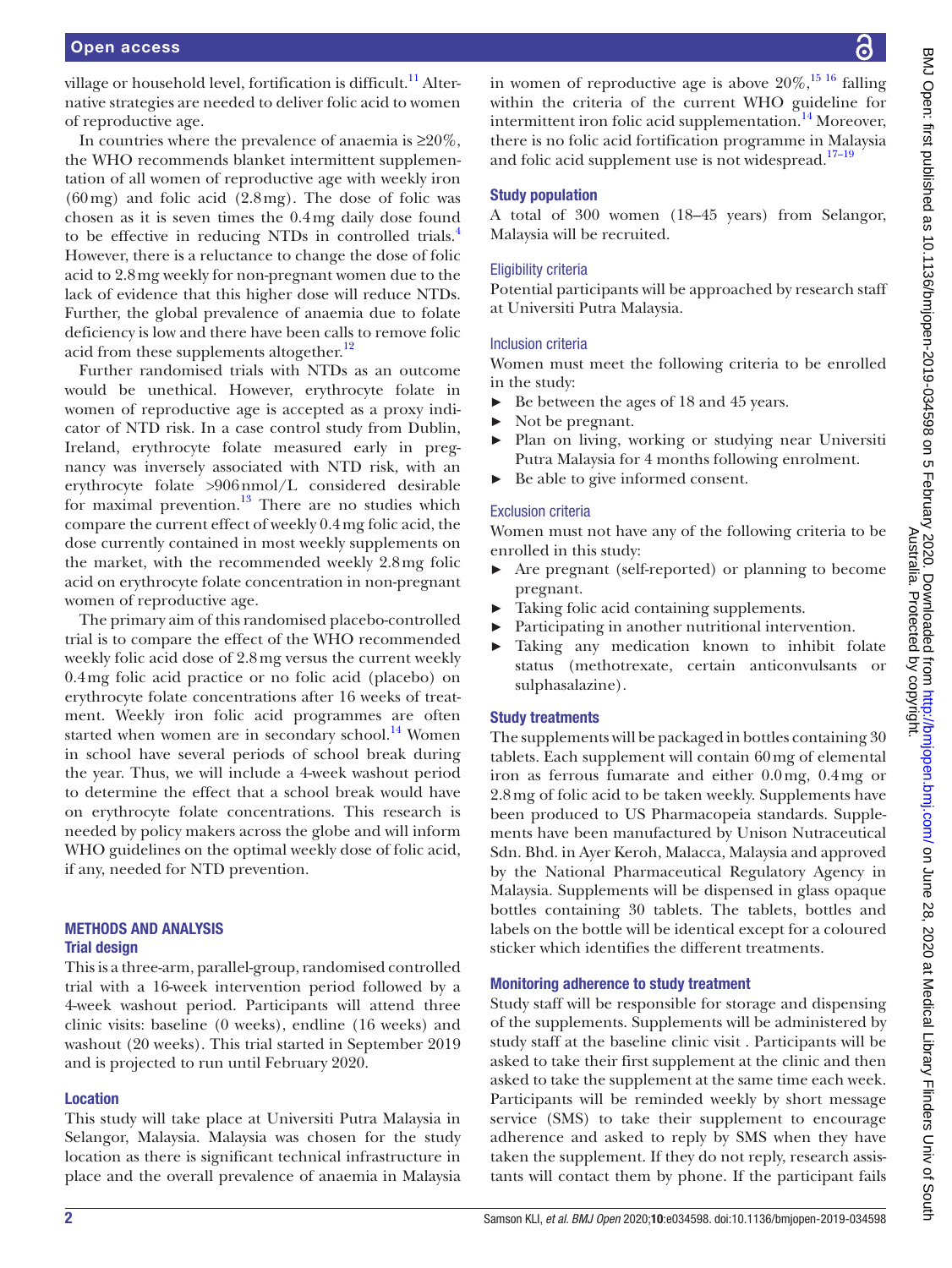<span id="page-2-0"></span>

| Assessment time points<br>Table 1 |                               |                           |                           |                |
|-----------------------------------|-------------------------------|---------------------------|---------------------------|----------------|
|                                   | <b>Assessment time points</b> |                           |                           |                |
| Visit (V)                         | Screening V1                  |                           | V <sub>2</sub>            | V <sub>3</sub> |
| Time per study site session       |                               |                           |                           |                |
| Week                              |                               | Week 0                    | Week 16                   | Week 20        |
| Enrolment and randomisation       |                               |                           |                           |                |
| Eligibility assessment            | X                             |                           |                           |                |
| Randomisation                     |                               | $\boldsymbol{\mathsf{X}}$ |                           |                |
| Implementation                    |                               |                           |                           |                |
| Questionnaire                     |                               | $\boldsymbol{\mathsf{X}}$ |                           |                |
| <b>Blood collection</b>           |                               | X                         | X                         | X              |
| Adverse event reporting           |                               |                           | $\boldsymbol{\mathsf{x}}$ | $\mathbf x$    |
| Supplementation                   |                               |                           |                           |                |
| <b>Tablet distribution</b>        |                               | $\boldsymbol{\mathsf{X}}$ |                           |                |
| Tablet count                      |                               |                           | X                         |                |

to take the supplement within the 5days following their designated day, the supplement will not be taken, and the participant will be considered to have missed treatment that week. Adherence will be assessed by trained research staff by counting remaining tablets in the bottles at 16 weeks.

## Outcome measures

The primary outcome will be erythrocyte folate concentration at 16 weeks.

Key secondary outcomes:

- Erythrocyte folate concentration at 20 weeks.
- Plasma folate concentration at 16 and 20 weeks.

## Participant timeline

## Screening period

Women who are interested in participating in the study will be given a participant's information sheet and research assistants will answer any questions they may have. Written informed consent will be obtained from each woman who meets the screening criteria and is willing to participate in the study. The assessment time points are summarised in [table](#page-2-0) 1.

## Visit 1 (baseline)

Participants will be asked to attend a clinic at Universiti Putra Malaysia following an overnight fast (since midnight). After reaffirming consent, blood samples will be collected by venipuncture into two evacuated tubes containing EDTA as an anticoagulant. Sociodemographic, health and anthropometric data will be recorded by the researchers. Women with severe anaemia (defined as a haemoglobin concentration  $\langle 80 \text{ g/L} \rangle$  will be contacted within 3 days and referred to a local health centre for follow-up, but will not be excluded from the study unless their medical practitioner recommends withdrawal.<sup>[20](#page-5-4)</sup>

# Visit 2  $(-16$  weeks)

Participants will attend a second clinic visit following an overnight fast. The second visit will be scheduled with a +2-week allowance to accommodate participant schedules. Participants will be advised to take their last pill no less than 48hours before the blood draw and up to 1week beforehand. The blood sample will be collected as described in the baseline visit. Adverse events will be recorded, and adherence determined via counting the remaining tablets.

# Visit  $3$  ( $\sim$  20 weeks)

Following 4 weeks (+2 weeks) of not taking any supplements, women will return for a fasting blood sample. Adverse events will be recorded.

# Sample size

To detect a clinically meaningful difference of 100nmol/L in mean erythrocyte folate concentrations across treatment groups at the end of the intervention period (16 weeks), a sample size of 63 participants per group is required, assuming a SD of 202nmol/L with 80% power while adjusting for baseline erythrocyte folate concentration.<sup>21</sup> A two-sided α of 0.0167 will be used for pairwise comparisons between the three treatment groups  $(0.0 \text{ mg}, 0.4 \text{ mg} \text{ and } 2.8 \text{ mg})$  for an overall  $\alpha$  of 0.05. The sample size assumes a correlation between erythrocyte folate concentrations at baseline and 16 weeks of 0.6 and allows for a dropout rate of 10%. We will recruit 100 participants per arm to allow for some uncertainty in the assumed values.

# **Recruitment**

Potential participants will be approached by trained research staff and informed about the purpose of the study, the protocol and potential risks and benefits of participation. Trained research staff will gather informed

Australia. Protected by copyright.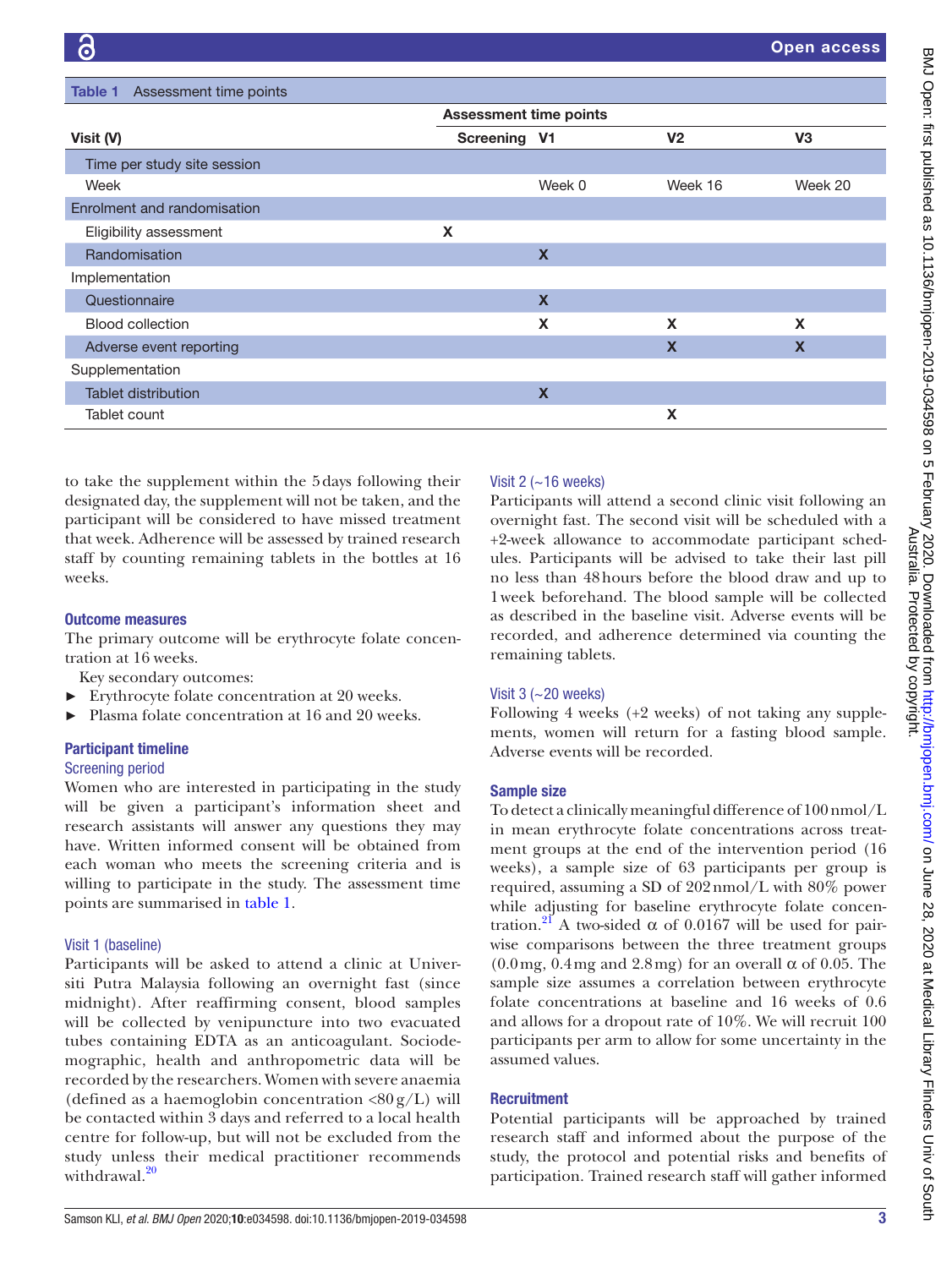consent, voluntary and free from coercion, to ensure that information about the trial is understood.

## Randomisation

Following confirmation of eligibility and enrolment, participants will be randomised after the first blood draw using a web-based randomisation service. Participants will be randomly assigned to receive 60mg of iron as ferrous fumarate and either 0.0, 0.4 or 2.8mg of folic acid weekly. A computer-generated randomisation schedule will be prepared using ralloc.ado in Stata by an independent statistician who is not involved with trial participants or data analysis. The randomisation procedure will use randomly permuted blocks of size six to assign participants to one of six colour codes in the ratio 1:1:1:1:1:1. Two colour codes will be assigned to each treatment by an independent individual who will be responsible for labelling the study products but have no further involvement in the trial.

## **Blinding**

Blinding will only be broken during the trial in the event of an emergency, when the investigator deems that a participant cannot be adequately treated without knowledge of the participant's treatment arm. The principal investigator will be contacted. In order to break the blinding for the affected participant, the investigator must contact the randomisation personnel. All attempts to avoid study withdrawal will be made, although participants can cease treatment as appropriate. Trial arms will only be unblinded once all data have been collected and entered in the study database and analysis of the primary and secondary outcomes has been completed.

## Data collection, access and storage

Up to seven research staff, as needed, will be on site to obtain informed consent, collect data, randomise and distribute tablets. All efforts to ensure data quality will be taken. Study data will be collected and managed using REDCap electronic data capture tools hosted at the South Australian Health and Medical Research Institute  $(SAHMRI).<sup>22.23</sup>$  Eleven investigators and research staff will have access to the data during the data collection period. All co-investigators will have access to the data at all stages of analyses and interpretation of data. Responsibilities concerning privacy and confidentiality will be reminded and discussed with all co-investigators and data entry staff.

Electronic data files will be stored on encrypted and password protected computers using secure servers. Any hard copies of data, consent forms, questionnaires or other papers containing data will be stored in locked filing cabinets in locked research rooms at Universiti Putra Malaysia in Selangor, Malaysia.

# Blood collection and processing

A fasting venous blood sample will be collected at weeks 0, 16 and 20 of the trial into evacuated tubes containing EDTA.

<span id="page-3-0"></span>

| <b>Table 2</b> A summary of study blood analytes and methods |                                                                                                                         |  |  |
|--------------------------------------------------------------|-------------------------------------------------------------------------------------------------------------------------|--|--|
| Analyte                                                      | Methods                                                                                                                 |  |  |
| Plasma folate                                                | Microtiter technique with chloramphenicol-<br>resistant Lactobacillus casei as the test<br>micro-organism <sup>25</sup> |  |  |
| Erythrocyte<br>folate                                        | Calculated from whole blood folate by<br>subtracting plasma folate and correcting for<br>haematocrit                    |  |  |
| $B_{12}$                                                     | Plasma vitamin Elecsys 2010 (Roche Diagnostics,<br>Switzerland) automated<br>electrochemiluminescence immunoassay       |  |  |
| sTfR, AGP,<br>CRP and RRP                                    | Plasma ferritin, Single sandwich-enzyme linked<br>immunosorbent assay (s-ELISA) <sup>26</sup>                           |  |  |

AGP, α−1 acid glycoprotein; CRP, C-reactive protein; RBP, retinol binding protein; sTfR, soluble transferrin receptor.

# Whole blood for haematocrit determination

One EDTA tube will be sent to Clinipath Malaysia Sdn. Bhd. (Selangor, Malaysia) for a full blood count determination using an automated haematology analyser.

# Whole blood for plasma and erythrocyte folate, buffy coat and erythrocytes

The other tube will be inverted gently 8–10 times to ensure the blood is properly mixed. For erythrocyte folate, 100 µL of whole blood and 1000 µL of 1% ascorbic acid (~1 in 11), will be added to three separate tubes and then vortexed for 5 seconds. Samples will then be incubated at 38 for 30min and subsequently placed on ice for storage at −80°C. Samples will be centrifuged at 3000rpm for 10min at 4°C. Plasma will be aliquoted into three labelled microtubes and stored at −80°C. Buffy coat will be aliquoted into a single labelled microtube and stored at −80°C.

## Blood analyses

Deidentified blood samples will be shipped on dry ice to SAHMRI, Adelaide, Australia where plasma folate (nmol/L) and erythrocyte folate (nmol/L) concentrations will be determined using the folate microbiological assay harmonised by the Centers for Disease Control and Prevention.<sup>24</sup> Plasma ferritin ( $\mu$ g/L), soluble transferrin receptor (mg/L), α−1 acid glycoprotein (g/L), C-reactive protein  $(mg/L)$  and retinol binding protein  $(\mu mol/L)$ will be analysed at the VitMin lab in Germany [\(table](#page-3-0) 2).

# Statistical analysis

The primary analysis will be performed on an 'intentionto-treat' basis, according to treatment allocation at randomisation. A secondary 'per-protocol' analysis will also be performed including only women who complete the study and are >80% adherent to the treatment regime. Continuous outcomes, including the primary outcome erythrocyte folate concentration at 16 weeks, will be analysed using linear regression models and binary outcomes will be analysed using log binomial regression models.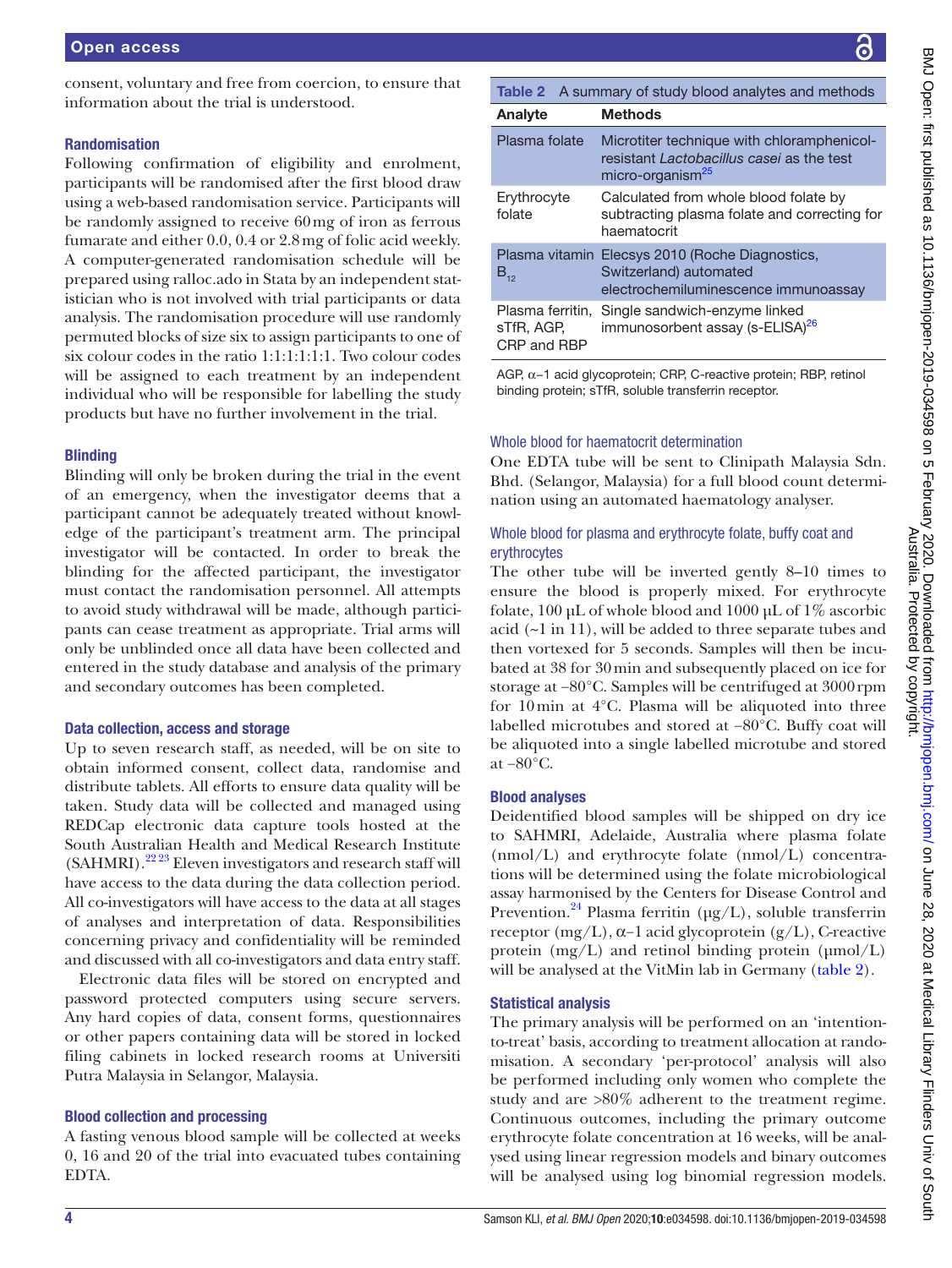Independent variables will include randomised treatment group, time point (16 or 20 weeks) and a treatment group by time point interaction. Treatment effects (0.4mg vs  $0.0 \,\text{mg}$ ,  $2.8 \,\text{mg}$  vs  $0.0 \,\text{mg}$  and  $2.8 \,\text{mg}$  vs  $0.4 \,\text{mg}$ ) will be estimated for each time point separately (16 and 20 weeks) along with 95% CIs and two-sided p values. Clustering due to repeated measurements on the same individuals at different time points will be considered using generalised estimating equations. Adjustment will be made for the baseline measure of the analysed outcome as this is expected to be strongly related to the outcome; no adjustment for other baseline variables or subgroup analyses are planned. Missing data will be addressed using multiple imputation to create 100 complete datasets for analysis, with a sensitivity analysis performed on the available data. All analyses will follow a prespecified statistical analysis plan.

## **Dissemination**

This trial is registered with the Australian New Zealand Clinical Trials Registry and the Malaysian National Medical Register.

## **Confidentiality**

Participant confidentiality will be maintained throughout the trial. Confidentiality will extend to the biological testing of samples and additional medical information. The protocol and all study documents will be held in strict confidence. No information about the study or its data will be released to unauthorised third parties. Any medical information of the participants will not be released without the permission of the participant.

## Use of data and publication policy

Publication of information regarding this protocol or its data in formats including, but not limited to, conference abstracts, posters or presentation, seminars, journal articles, public reports and internet postings. Approval of these activities must have the permission of all co-investigators before the event. The results of this trial will be published in peer-reviewed scientific journals and presented at conferences. Additionally, all results will be relayed to the relevant stakeholders, including the Ministry of Health and the WHO.

## Patient and public involvement

The development of the research question and outcome measures were not informed by the participants' priorities, experience and preferences. Participants were not involved in the design of this study. Participants will be provided with a summary of the trial findings and their personal results. Results will also be disseminated to policy makers and the Ministry of Health through briefing papers containing summaries of the main findings.

#### Author affiliations

<sup>1</sup> Food, Nutrition, and Health, University of British Columbia, Vancouver, British Columbia, Canada

<sup>2</sup>Healthy Starts, BC Children's Hospital Research Institute, Vancouver, British Columbia, Canada

<sup>3</sup> Faculty of Medicine and Health Sciences, Universiti Putra Malaysia, Serdang, Malaysia

4 School of Public Health, University of Adelaide, Adelaide, South Australia, Australia 5 SAHMRI Women and Kids, South Australian Health and Medical Research Institute, Adelaide, South Australia, Australia

<sup>6</sup>Discipline of Paediatrics, University of Adelaide, Adelaide, South Australia, Australia <sup>7</sup>Obstetrics and Gynaecology, University of British Columbia, Vancouver, British Columbia, Canada

<sup>8</sup>Global Technical Services, Nutrition International, Ottawa, Ontario, Canada

Contributors SPL, GLK, MLR, ZMS, MM, LMD-R, TG and CDK conceived the trial and proposed the trial design; LY, SL and JAH advised on sample size calculations, trial design and analysis; DCS advised on analytical methodology; KLIS, JJY, TG and CDK drafted the protocol, all authors reviewed the protocol and approved the final submission.

Funding This work was supported by Nutrition International grant number (10-1798-SOUAUS-02). The sponsor was involved with designing the trial and reviewed the protocol prior to manuscript submission. Nutrition International is a not-for-profit organisation governed by a dedicated international Board of Directors and led by an internationally recognised team of technical experts, programme designers, advocates, analysts, evaluators, implementers, educators, resource managers and nutrition champions.

Competing interests None declared.

Patient consent for publication Not required.

Ethics approval The Ethics Committee for Research Involving Human Subjects of Universiti Putra Malaysia (JKEUPM-2018-255) and The University of British Columbia Clinical Research Ethics Board (H18-00768) approved the research.

Provenance and peer review Not commissioned; externally peer reviewed.

Open access This is an open access article distributed in accordance with the Creative Commons Attribution Non Commercial (CC BY-NC 4.0) license, which permits others to distribute, remix, adapt, build upon this work non-commercially, and license their derivative works on different terms, provided the original work is properly cited, appropriate credit is given, any changes made indicated, and the use is non-commercial. See: [http://creativecommons.org/licenses/by-nc/4.0/.](http://creativecommons.org/licenses/by-nc/4.0/)

#### ORCID iD

Kaitlyn L I Samson<http://orcid.org/0000-0003-4095-7766>

## **REFERENCES**

- <span id="page-4-0"></span>1 Imbard A, Benoist J-F, Blom HJ. Neural tube defects, folic acid and methylation. *[Int J Environ Res Public Health](http://dx.doi.org/10.3390/ijerph10094352)* 2013;10:4352–89.
- <span id="page-4-1"></span>Mrc vitamin study research group. Prevention of neural tube defects: results of the medical Research Council vitamin study. MRC vitamin study Research Group. *[Lancet](http://www.ncbi.nlm.nih.gov/pubmed/1677062)* 1991;338:131–7.
- 3 Czeizel AE, Dudás I. Prevention of the first occurrence of neural-tube defects by periconceptional vitamin supplementation. *[N Engl J Med](http://dx.doi.org/10.1056/NEJM199212243272602)* 1992;327:1832–5.
- <span id="page-4-7"></span>4 Berry RJ, Li Z, Erickson JD, *et al*. Prevention of neural-tube defects with folic acid in China. *[N Engl J Med](http://dx.doi.org/10.1056/NEJM199911113412001)* 1999;341:1485–90.
- <span id="page-4-2"></span>5 World Health Organization. Who recommendation on antenatal care for positive pregnancy experience 2016.
- <span id="page-4-3"></span>6 Botto LD, Moore CA, Khoury MJ, *et al*. Neural-Tube defects. *[N Engl J](http://dx.doi.org/10.1056/NEJM199911113412006)  [Med](http://dx.doi.org/10.1056/NEJM199911113412006)* 1999;341:1509–19.
- Sadler TW. Embryology of neural tube development. *Am J Med [Genet C Semin Med Genet](http://dx.doi.org/10.1002/ajmg.c.30049)* 2005;135C:2–8.
- <span id="page-4-4"></span>8 Crider KS, Bailey LB, Berry RJ. Folic acid food Fortification— Its history, effect, concerns, and future directions. *[Nutrients](http://dx.doi.org/10.3390/nu3030370)* 2011;3:370–84.
- <span id="page-4-5"></span>9 Sayed A-R, Bourne D, Pattinson R, *et al*. Decline in the prevalence of neural tube defects following folic acid fortification and its costbenefit in South Africa. *[Birth Defect Res A](http://dx.doi.org/10.1002/bdra.20442)* 2008;82:211–6.
- 10 De Wals P, Tairou F, Van Allen MI, *et al*. Spina bifida before and after folic acid fortification in Canada. *[Birth Defect Res A](http://dx.doi.org/10.1002/bdra.20485)* 2008;82:622–6.
- <span id="page-4-6"></span>11 Tsang BL, Moreno R, Dabestani N, *et al*. Public and private sector dynamics in scaling up rice fortification: the Colombian experience and its lessons. *[Food Nutr Bull](http://dx.doi.org/10.1177/0379572116646897)* 2016;37:317–28.
- <span id="page-4-8"></span>12 Bailey RL, West KP, Black RE. The epidemiology of global micronutrient deficiencies. *[Ann Nutr Metab](http://dx.doi.org/10.1159/000371618)* 2015;66 Suppl 2:22–33.